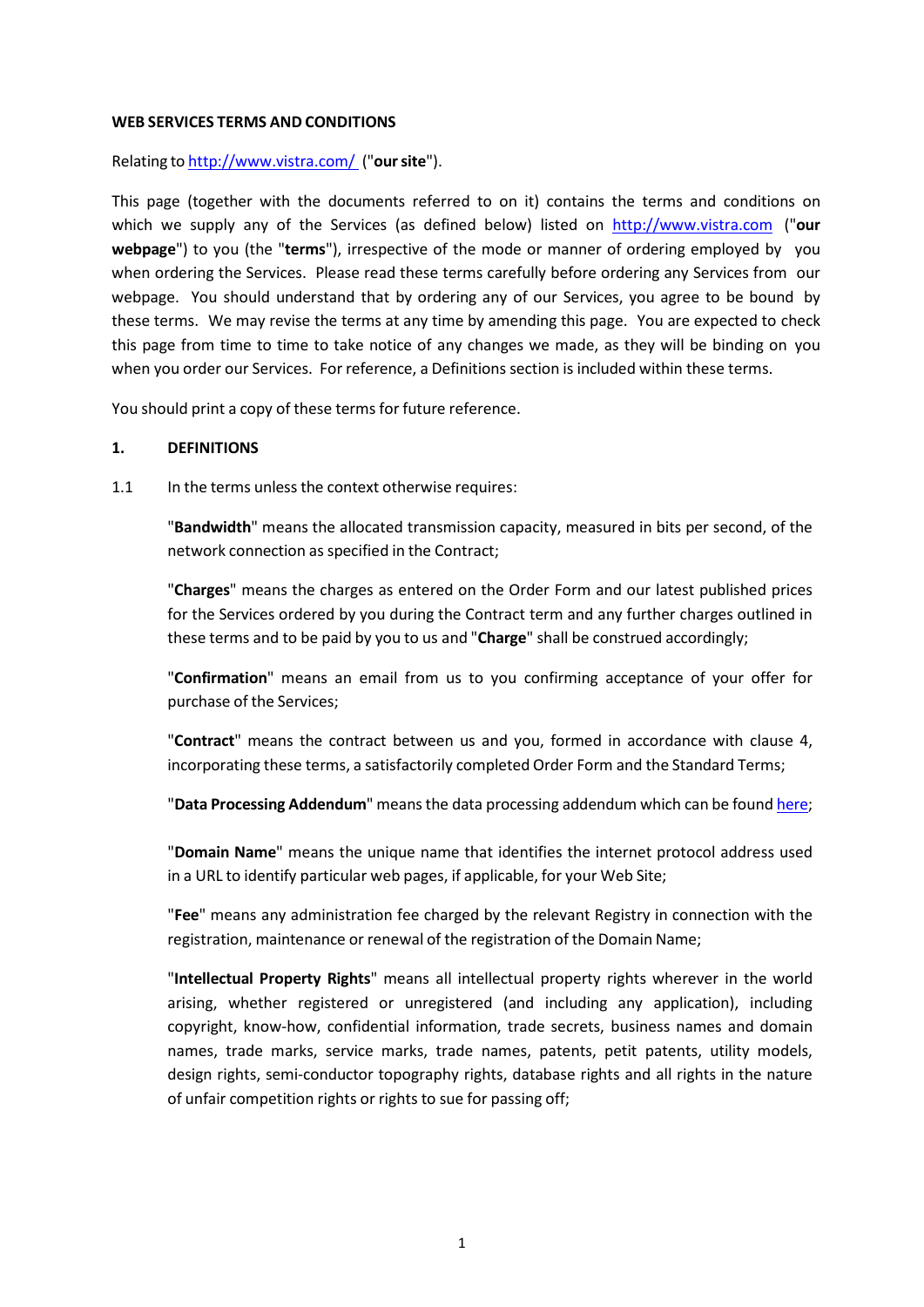"**Internet**" means the global data network comprising internet connected networks using TCP/IP (Transmission Control Protocol/Internet Protocol);

"Minimum Contract Term" means the minimum period of service as specified in clause 11;

"**Order Form**" means the form provided by us on our webpage and completed by you in ordering the Services;

"**Registry**" means the authority responsible for the administration and/or operation of a Domain Name e.g. Nominet for a domain name ending in .uk;

"**Resale**" or "**Resell**" means selling, assigning, licensing or transferring in any way to any third party the Services or any part of them previously purchased from us;

"**Server**" means the computer server equipment operated by us in connection with the provision of the Services and provided to us by a third party who, for the avoidance of doubt, may transfer the Services to different computer server equipment without notice being given to you;

"**Services**" means Domain Name registration, Web Site hosting, Bandwidth provision, business email, Bank and Financial Account services and any other service or facility provided by us and made available for purchase on our webpage to you in accordance with these terms;

"**Standard Terms**" means our standard terms and conditions available [here;](https://businessportal.vistra.com/documents/793163/0/Vistra+Limited+Terms/e964c1a7-1b34-9f09-502b-ba9c5bd621b2)

"**URL**" means a uniform resource locator, being the full unique address of documents and other resources on the Internet;

"**we**" means Vistra Limited, a company registered in England and Wales under company number 00865285 and with its registered office at First Floor Templeback, 10 Temple Back, Bristol, BS1 6FL and "**our**" and "**us**" shall be construed accordingly;

"**Web Site**" means the area on the Server allocated by us to you for use by you as a site on the Internet and accessed via the Domain Name; and

"**you**" means you the purchaser of the Services.

1.2 Unless the context otherwise requires words denoting the singular shall include the plural and vice versa and words denoting any one gendershall include all genders and words denoting persons shall include bodies corporate, unincorporated associations and partnerships.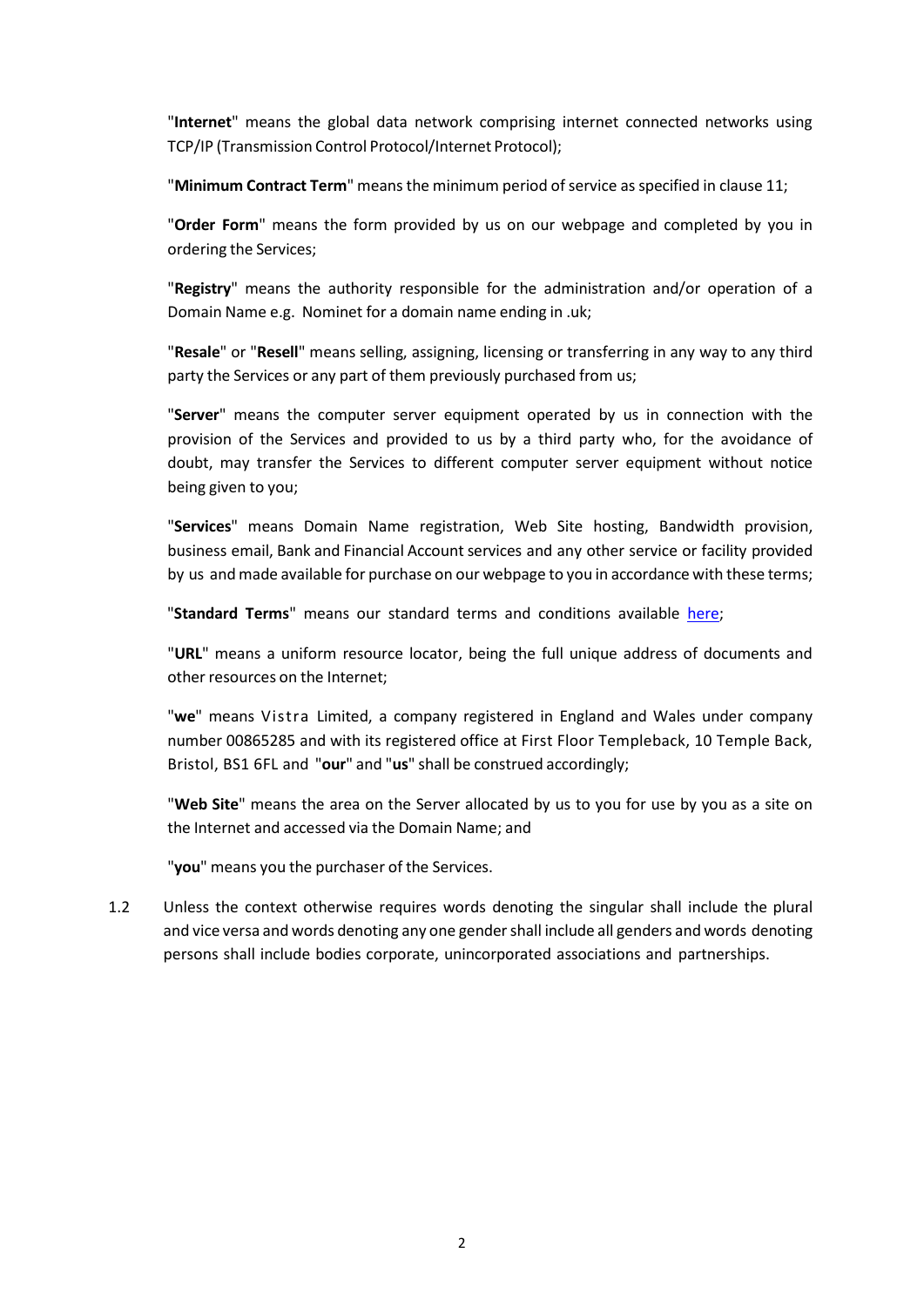- 1.3 References to any statute shall include references to such statute as it may after the date of the terms from time to time be amended, supplemented or re-enacted.
- 1.4 Any reference to a clause shall be deemed to be a reference to a clause of the terms.
- 1.5 The headings in the terms are inserted for convenience only and shall not affect its construction.
- 1.6 The words "**including**", "**included**" and "**include(s)**" are not to be treated as words of limitation.

### **2. INFORMATION ABOUT YOU AND YOUR VISITS TO OUR WEBPAGE**

2.1 Where we process Personal Data (as defined in our Data Processing Addendum) on your behalf we shall do so as a Processor (also as defined in the Data Processing Addendum) and on in accordance with the [Data Processing Addendum.](https://businessportal.vistra.com/documents/793163/0/Vistra+Data+Processing+Addendum/3b9a9eb0-ad76-6313-51e0-9e3fa7b702eb)

#### 2.2

To the limited extent that we may act as a Controller (also as defined in the Data Processing Addendum) of Personal Data (for example, in relation to marketing activities) please refer to the [Data Processing Addendum](https://businessportal.vistra.com/documents/793163/0/Vistra+Data+Processing+Addendum/3b9a9eb0-ad76-6313-51e0-9e3fa7b702eb) and our [Privacy Notice.](https://businessportal.vistra.com/documents/793163/0/VL+VTC+VS+Privacy+notice/5aea9ffa-0a14-f12d-0241-9b287e6f5e67)

### **3. CONSUMERS**

3.1 Our products and services are not intended for sale to or use by a consumer as defined under the Consumer Contracts (Information, Cancellation and Additional Charges) Regulations 2013. You undertake that you are not a consumer as so defined.

### **4. HOW A CONTRACT FOR THE PURCHASE OF SERVICES IS FORMED BETWEEN YOU AND US**

- 4.1 After placing an order for Services, by completing the Order Form and submitting it to us, you will receive an email from us acknowledging that we have received your order. Please note that this does not mean that your order has been accepted. Your order constitutes an offer from you to us to buy Services. All orders are subject to acceptance by us, and we will confirm such acceptance to you by sending you a Confirmation. The Contract between us will only be formed when we send you the Confirmation.
- 4.2 The Contract will relate only to those Services we have confirmed in the Confirmation. We will not be obliged to supply any other Services which may have been part of your order until those Services have been confirmed in a separate Confirmation.
- 4.3 Any alteration or addition to the details of the Order Form will require the completion of a new Order Form unless otherwise agreed in writing by us.

### **5. OUROBLIGATIONS**

- 5.1 Requests relating to the provision of Services are, unless otherwise agreed, to be made or confirmed in writing or by email.
- 5.2 We will perform the Services with reasonable skill and care and use reasonable endeavours to adhere to any dates proposed by either us or you for the provision of Services, however any such date is to be treated as an estimate only and we accept no liability for failure to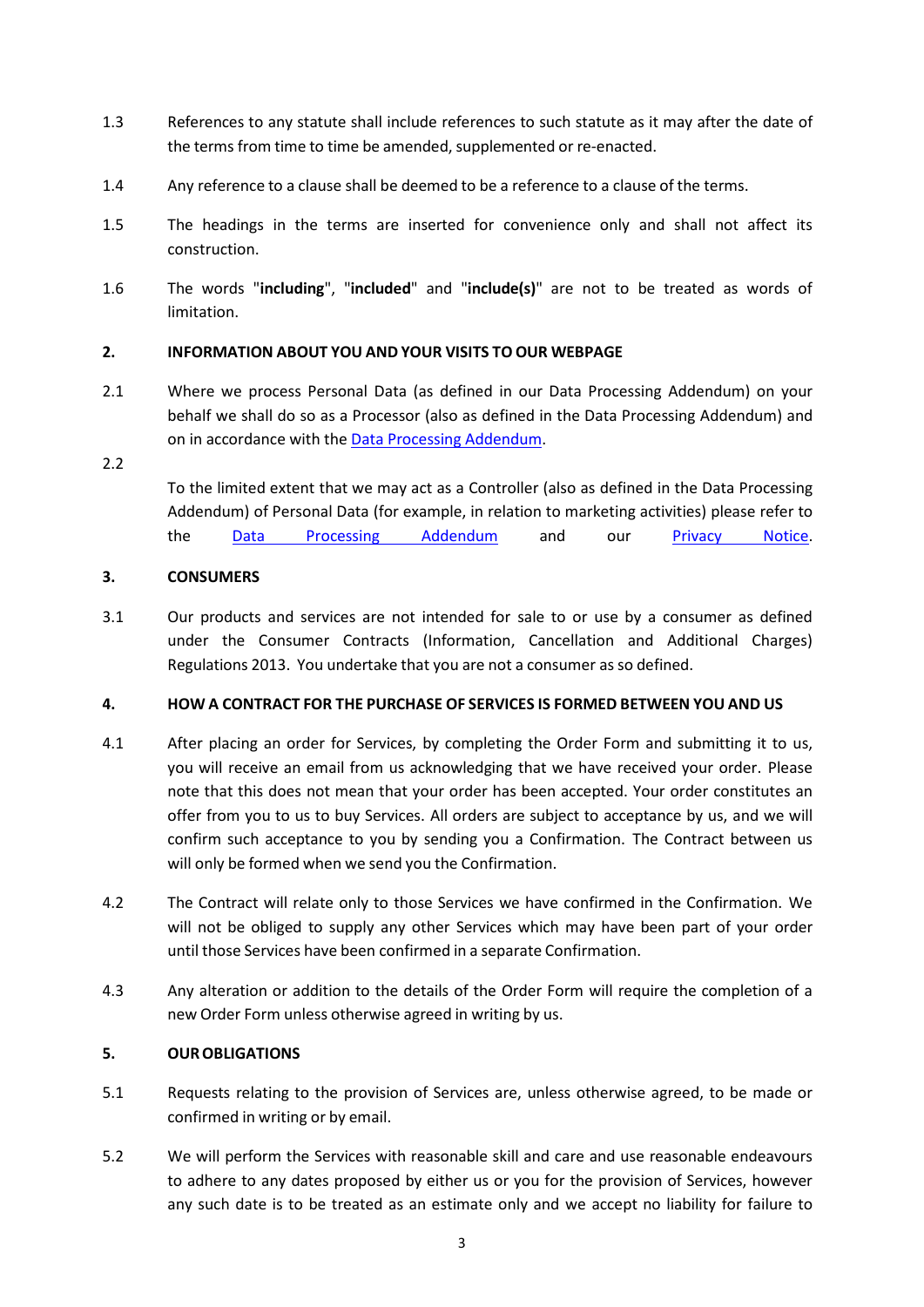meet such dates.

- 5.3 We will use reasonable endeavours to make available to you at all times the Server and those parts of the Services reliant upon the Server, however it is not practicable to provide such a service uninterrupted, secure or free of faults and we do not undertake to do so. We shall not, in any event, be liable for interruptions of Services or down‐time of a Server.
- 5.4 In the event of a fault arising with those parts of the Servicesreliant upon the Server, you must report the fault by telephone, facsimile or email to our technical support at the appropriate numbers or addresses or other such numbers or email addresses that we may from time to time provide. Upon receipt of the fault report, we will take reasonable steps without undue delay to correct the fault and will use reasonable endeavours to respond to all outstanding issues within 8 Working Hours. "**Working Hours**" means between the hours of 9am to 5pm, Monday to Friday, excluding bank holidays in England and Wales, or as otherwise notified by us.
- 5.5 We will use reasonable endeavours to rectify specified faults or problems but do not guarantee such rectification at all or a time for the achievement of rectification.
- 5.6 We shall not in any event be obliged to correct faults or problems with the Services provided to you:
	- (a) in respect of faults or problems directly or indirectly arising from:
		- (i) incorrect use of the Services;
		- (ii) products or services not supplied by us; or
		- (iii) any third party cause;
	- (b) where you are not using the most recent version of any relevant software;
	- (c) where you or any third party modifies the relevant software or attempts to resolve the problem without our authorisation; or
	- (d) if any Charges due are outstanding.
- 5.7 We may:
	- (a) temporarily suspend for the purpose of repair, maintenance or improvement, part or all of those Services reliant upon the Server generally without notice;
	- (b) give or update instructions regarding the use of the Services, which in our reasonable opinion is necessary in the interests of safety, or to maintain or improve the quality of the Services and any such instructions shall whilst they are in force, be deemed to form part of the Contract; and
	- (c) vary the technical specification of the Services for operational reasons, we undertake to use reasonable endeavours to restore the Services as soon as practicable after any such suspension.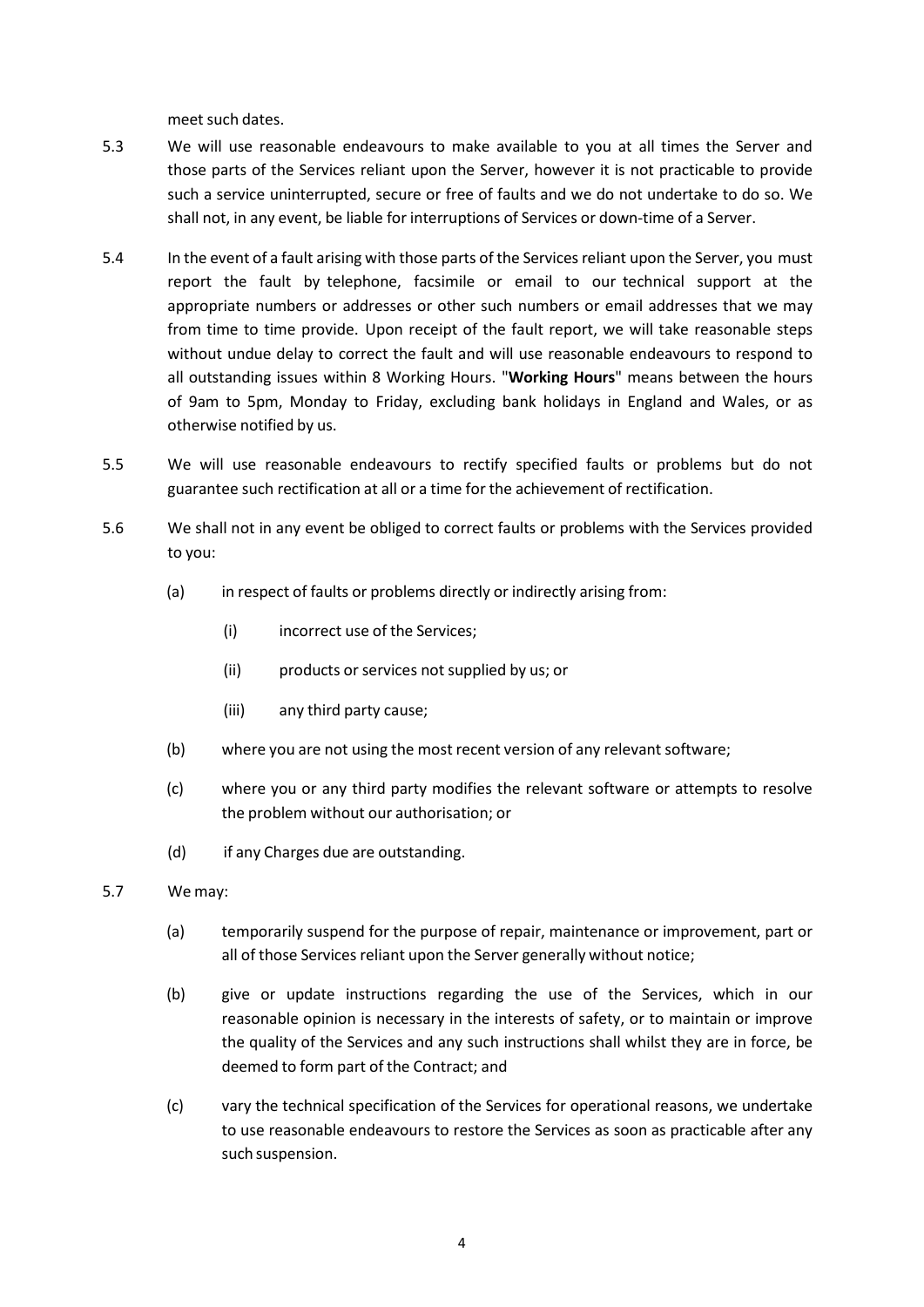5.8 Any data, information or material generated, stored, transmitted or used in connection with or via the Services may be irretrievably lost or damaged in the event of a fault, suspension or termination of the Services. It is your sole responsibility to back‐up all such data, information or material (excluding any Services which provide a back‐up capability).

### **6. YOUROBLIGATIONS**

- 6.1 In entering into a Contract you represent, undertake and warrant that:
	- (a) you have the title, power and authority to enter into the Contract;
	- (b) in the case of an individual, you warrant that you are at least 18 years of age and if you are a company, you warrant that the Services will not be used by anyone under the age of 18 years;
	- (c) you shall promptly pay us all relevant Charges and Fees due under the Contract in the manner requested by us and in accordance with any timeframes laid down by the Contract;
	- (d) you will comply with our reasonable instructions and requests concerning the Services;
	- (e) your use of the Services will not in any way infringe any third party's Intellectual Property Rights or other rights;
	- (f) that you will provide to us any information that we may reasonably require to fulfil our obligations under this Contract, free of charge;
	- (g) that all information and materials provided by you to us and to be used in relation to the provision of the Services is accurate and, where applicable, either owned by you or the permission of the owner has been granted for its use in relation to the provision of the Services;
	- (h) you will not use the Services in any manner which infringes any law or regulation or which infringes the rights of any third party or which brings us into disrepute, nor will you authorise or permit any other person to do so;
	- (i) you will not use the Services to evade paying true tax liabilities;
	- (i) in using the Services you will not post, link to or transmit any material:
		- (i) which is unlawful, threatening, abusive, malicious, defamatory, obscene, pornographic, blasphemous, profane or otherwise objectionable in any way;
		- (ii) containing a virus or other hostile computer program;
		- (iii) which is in breach of confidence, constitutes, or encourages the commission of, a criminal offence or which infringes any Intellectual Property Rights or similar rights of any person which may subsist under the laws of any jurisdiction;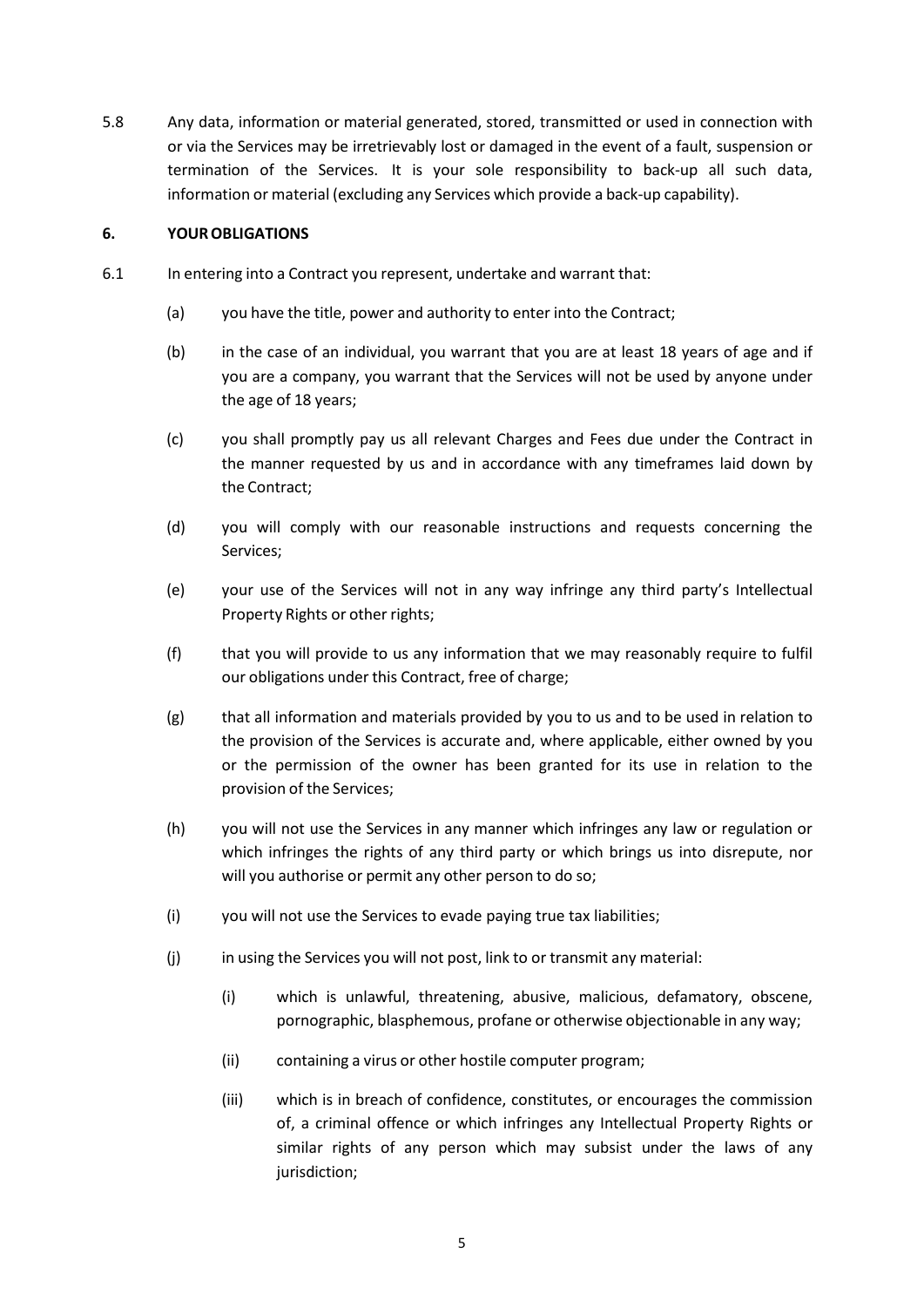- (iv) other than in conformance with the acceptable use policies of any connected networks and any applicable internet standards;
- (v) which constitutes spam or unsolicited bulk email; or
- (vi) in breach of any provisions of these terms.
- (k) you shall keep secure any identification, password and other confidential information relating to your account and shall notify us immediately of any known or suspected unauthorised use of your account or breach of security, including loss, theft or unauthorised disclosure of your password or other security information.

# **7. DOMAIN NAME REGISTRATION**

- 7.1 We will use reasonable endeavours to register the Domain Name with the relevant Registry and notify you of the outcome.
- 7.2 You appoint us and authorise us to act as your agent for the purposes of registering the Domain Name on your behalf. In particular you authorise us on behalf of you:
	- (a) to enter into a contract between you and the Registry incorporating the Registry's applicable standard terms and conditions from time to time in place for the registration of the Domain Name;
	- (b) to use our telephone number and email address when making the application for the registration of the Domain Name;
	- (c) for the Minimum Contract Term or such other term agreed, as specified in clause 11, to maintain the registration of the Domain Name on your behalf by notifying the Registry of any change to the details held by the Registry, by renewing the registration of the Domain Name, and by settling any Fees, such Fees will be invoiced to you for payment and are due for payment 30 days from their date;
	- (d) to make any declaration on behalf of you required by the Registry in connection with the registration or renewal of the registration of the Domain Name; and
	- (e) to disclose to the Registry and its agents, all written and unwritten communications to or from you.

If you wish to change any details held by the Registry, you will notify us immediately in writing and, if properly authorised in accordance with these terms, we will contact the Registry accordingly.

7.3 The registration or renewal and use of your Domain Name is subject to the terms and conditions of use applied by the relevant Registry; it is your sole responsibility to ensure that you are aware of the relevant Registry's terms and conditions and that you comply with them.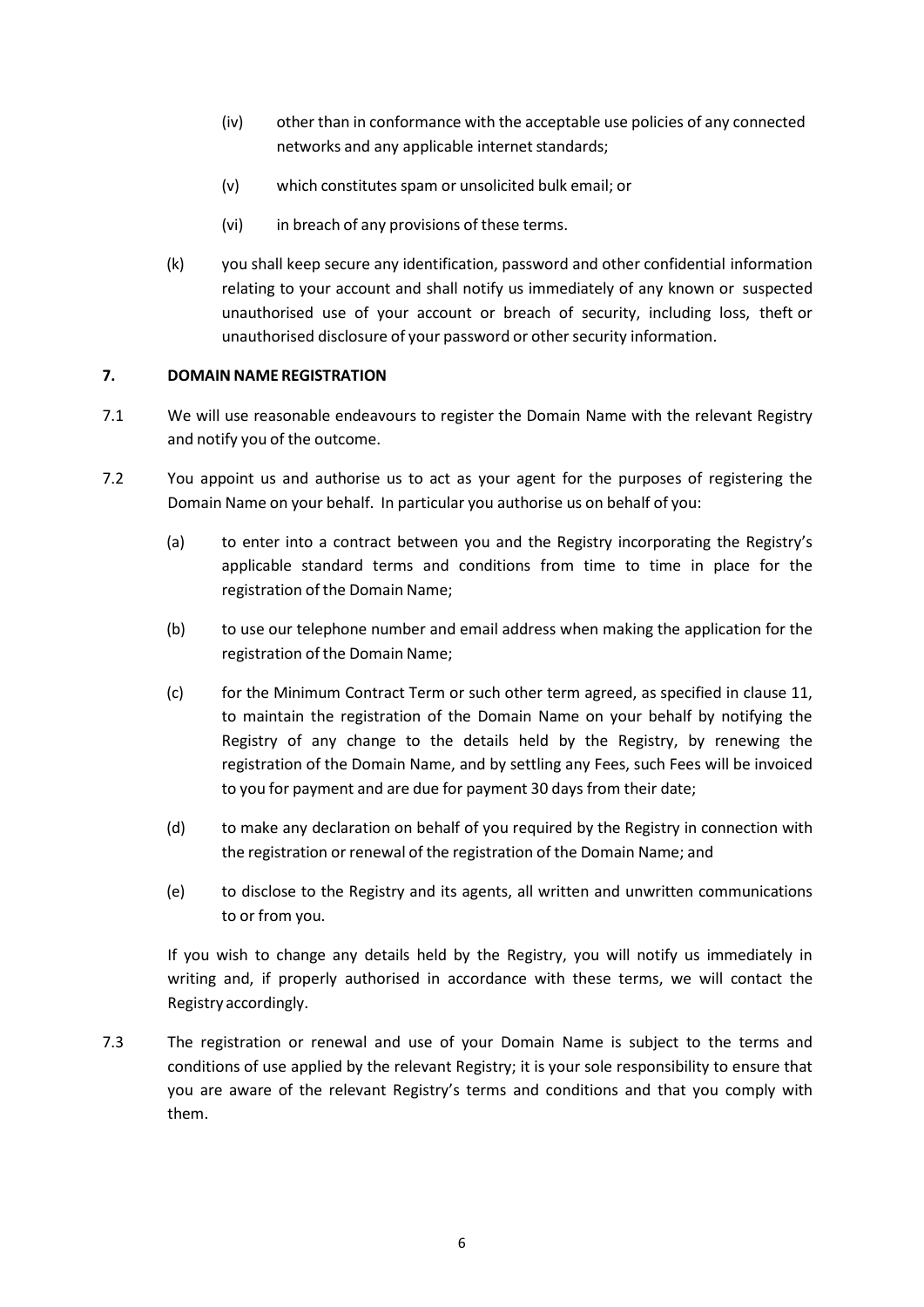Under no circumstances will we be liable to you in respect of any refusal to register or renew a Domain Name or cancellation of the Domain Name by the relevant Registry. Any Charge or Fee paid by you to us shall be non‐refundable notwithstanding refusal by the Registry to register or renew your desired Domain Name. You are advised to contact the relevant Registries in order to obtain their terms and conditions.

- 7.4 It is your sole responsibility to check our notification of new registrations and inform us immediately if anything is incorrect.
- 7.5 We shall have no liability in respect of the use by you of any Domain Name. Any dispute between you and any other person must be resolved between the parties concerned in such dispute. If any such dispute arises, we shall be entitled at our discretion and without giving any reason, to withhold, suspend or cancel the Domain Name. We shall also be entitled to make representations to the relevant Registry but will not be obliged to take part in any such dispute.
- 7.6 We give no representation, warranty or undertaking asto:
	- (a) oursuccess in registering or renewing the Domain Name with the relevant Registry;
	- (b) the Domain Name being capable of being registered or renewed by or for you (you should therefore not assume registration or renewal of your requested Domain Name(s) until you have been notified by us that it has or they have been registered or renewed, any action taken by you before such notification is at your risk);
	- (c) there being no Domain Name currently registered or registered in the future which conflicts with the Domain Name or which otherwise affects your use of the Domain Name.
- 7.7 We shall not release the Domain Name to another provider of similar services to those provided by us unless full payment of Charges and Fees for that Domain Name and any other Domain Name registered by you has been received by us. You shall not sell any Domain Name for which payment of any relevant Charges and Fees has not been received by us or the Registry.
- 7.8 In relation to the renewal of a Domain Name registration:
	- (a) the registration may be renewed provided that you pay the appropriate renewal fee to the relevant Registry on or before the relevant renewal date;
	- (b) it is your responsibility to ensure that you apply to renew the Domain Name registration at least 30 days before the relevant renewal date and provide accurate and up to date contact details;
	- (c) whilst we will use reasonable endeavours to send reminders of relevant renewal dates to you via the most recent email address you have supplied to us, we will not be liable if you fail to renew any registration on time;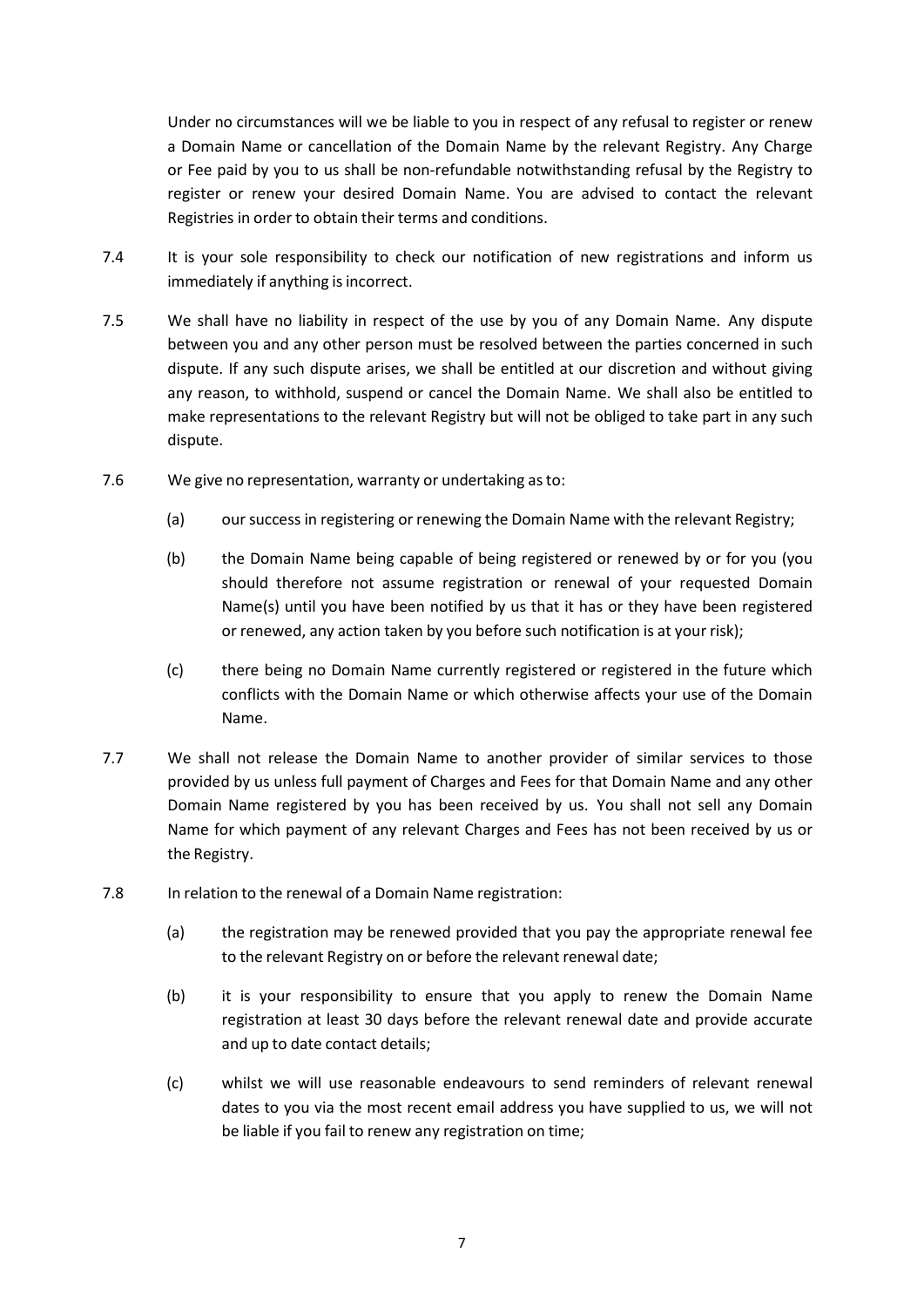- (d) we will use reasonable endeavours to renew Domain Names which by the relevant renewal date you have expressly asked us in writing to renew and have paid any relevant Charges and Fees; and
- (e) we make no representation, undertaking or warranty that a Domain Name registration or renewal applied for has been entered into the relevant Registry database until confirmation has been received by us from the Registry of the registration or renewal.
- 7.9 We may, at our option, instruct the Registry to invoice you direct for any Fees.
- 7.10 We may at our sole discretion cancel, suspend, dispose of and refuse to register, release or renew any Domain Name in the event that:
	- (a) you wilfully provide inaccurate or unreliable information;
	- (b) you wilfully fail to promptly update information provided to us;
	- (c) you fail to respond for over 15 days to our enquiries concerning the accuracy of contact details;
	- (d) any Charges or Fees due to us from you become overdue; or
	- (e) we are required to do so by any competent authority or any applicable laws, statutes, regulations, codes of conduct, whether or not compulsory.

### **8. WEB SITE HOSTING AND BUSINESS EMAIL**

- 8.1 Connection to the Server is via a fixed telecommunications link or dial up connection. The Contract, unless specifically stated on the Order Form, does not include the provision of telecommunications services necessary for connection to the Server.
- 8.2 We make no representation and give no warranty as to the accuracy or quality of information received by any person via the Server and we shall have no liability for any loss or damage to any data stored on the Server.
- 8.3 You shall effect and maintain adequate insurance cover in respect of any loss or damage to data stored on the Server.
- 8.4 You represent, undertake and warrant to us that you will use the Web Site and/or email allocated to you only for lawful purposes.
- 8.5 You shall observe the procedures which we may from time to time prescribe and shall make no use of the Server which is detrimental to our other customers.
- 8.6 You shall procure that all email is sent in accordance with applicable legislation (including data protection legislation) and a secure manner.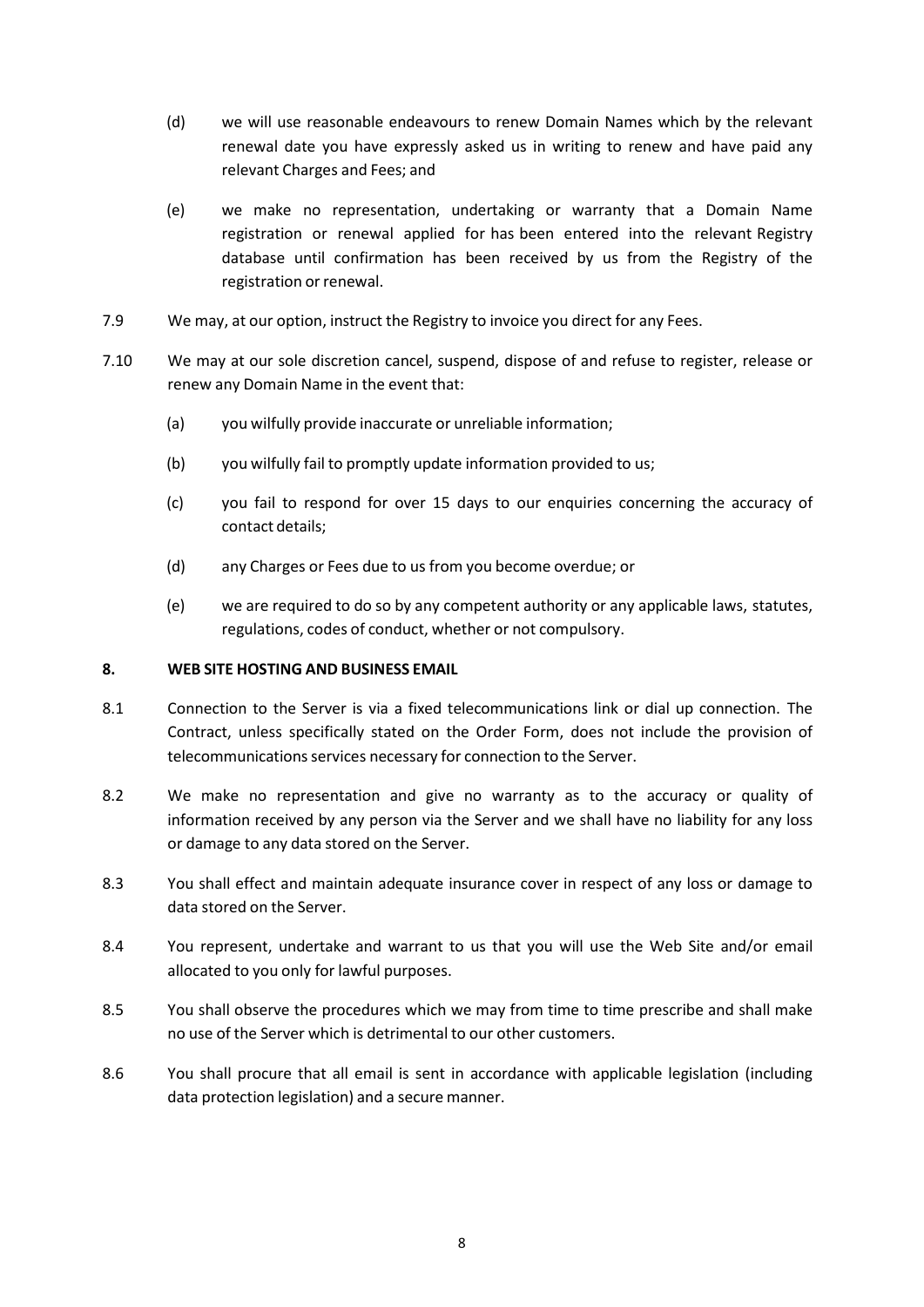- 8.7 While we will use reasonable endeavours to ensure the integrity and security of the Server, we do not guarantee that the Server will be free from unauthorised use or hackers and we shall be under no liability for non-receipt or misrouting of email or for any other failure of email.
- 8.8 The maximum amount of data transfer allowed (without incurring an excess charge) will be 3GB per calendar month per web hosting account leased or as specified in your account setup letter. The maximum Bandwidth shall not exceed 64kbps at any time without our prior written approval. Any data transfer in excess of these amounts must be agreed in writing in advance.
- 8.9 In the case where an upgrade to services or space is applied for, we do not warrant that we will be able to upgrade all customers or to be able to add additional services. We also reserve the right to deny upgrades and to remove services without notice.
- 8.10 In rare cases, we may find a customer to be using Server resources to such an extent that he or she may jeopardise Server performance and Resources for other customers. "**Resources**" are defined as Bandwidth, memory and/or processor utilisation. In such instances, we reserve the right to suspend that Web Site immediately. This policy is only implemented in extreme circumstances and is intended to prevent the misuse of our Server. If such circumstances apply to you, you may be offered an option whereby we continue hosting the Web Site for an additional Charge.

### **9. BANK AND FINANCIAL ACCOUNT SERVICES**

- 9.1 You may use our services to apply to, or ask us to refer you to, a bank or financial institution (the "**Financial Institution**") in order to open a bank or similar financial account (an "**Account**"). You warrant that you have the necessary authority to make the application to the Financial Institution. You acknowledge and accept that, when opening an Account, you will be entering into a direct contractual relationship with the Financial Institution and will be subject to its terms and conditions. You are responsible for ensuring compliance with the Financial Institution's terms and conditions and for the payment of all fees and charges set out in them. We therefore recommend that you carefully review those terms and conditions before applying to open an Account using our services.
- 9.2 As it is not a member of the Vistra group, we have no control over the activities of the Financial Institution and therefore accept no responsibility for the services provided to you by that Financial Institution or for any errors or omissions in its work or products.
- 9.3 We may receive commissions or other benefits for introductions from the Financial Institution. You agree that we can retain any commission or other benefit without being liable to account to you for any such amounts.

### **10. RESELLING**

10.1 Reselling is not permitted without our written consent in advance and will be on such terms and conditions as notified to you in writing.

### **11. COMMENCEMENT AND MINIMUM PERIOD OF SERVICE**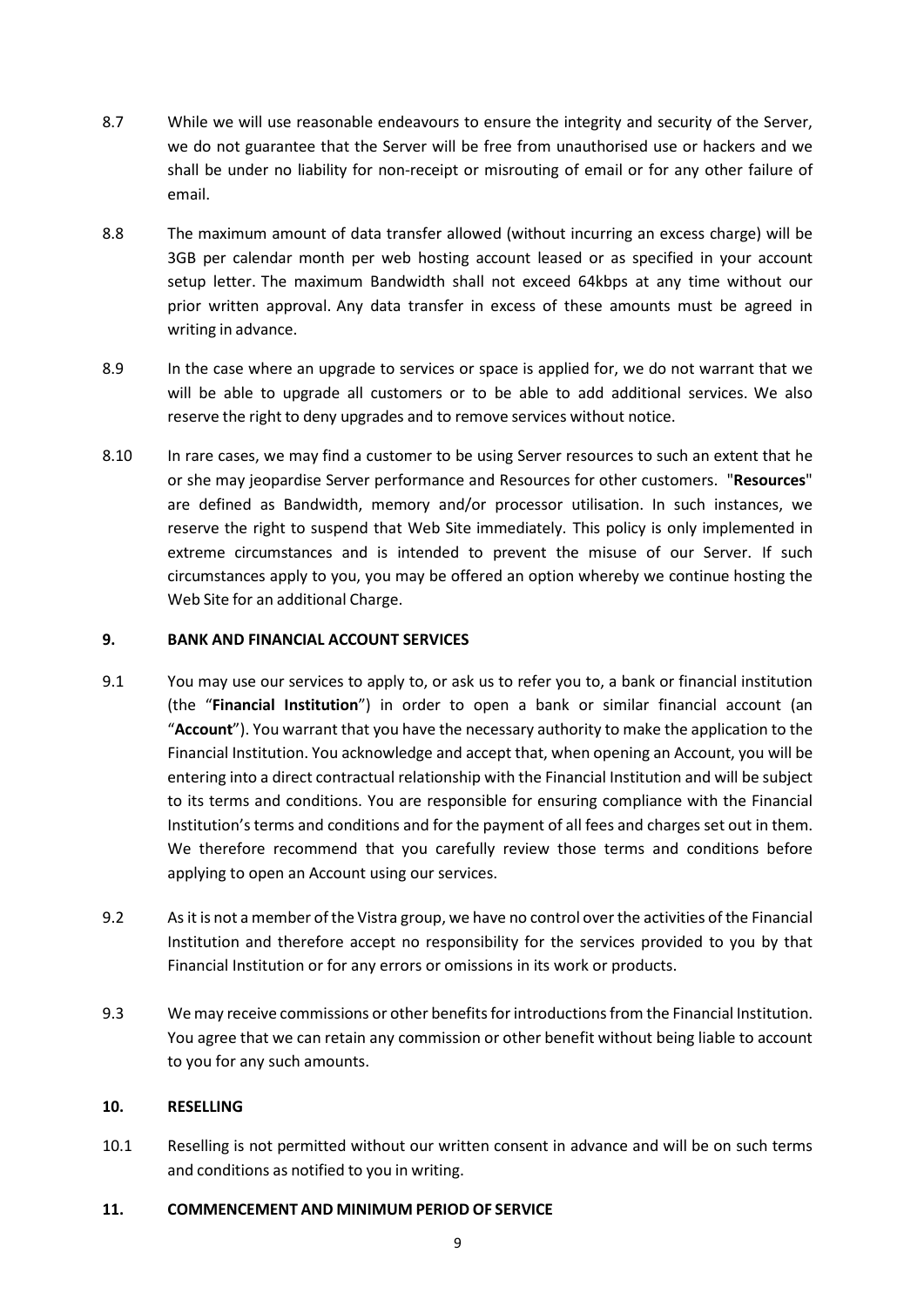- 11.1 The Services shall be provided from the Commencement Date for the period as specified on the Order Form (where completed). When no period is specified on the Order Form the minimum period shall be twelve months (two years for domain name registration services) (the "**Minimum Contract Term**") from the Commencement Date. "**Commencement Date**" shall mean the earlier of:
	- (a) the date of connection, which is the date upon which connection from the Server is first live to the Web Site or other such point as agreed by us, from our Server; or
	- (b) the date of commencement by us of the Services under these terms.
- 11.2 In the case where an upgrade service is ordered, this shall run from the date of Confirmation until the expiry of any related Domain Name or other relevant part of the Services provided.

### **12. CHARGES AND PAYMENT**

- 12.1 All Charges payable by you for the Services shall be in accordance with the scale of Charges published from time to time by us on our site or on the Order Form (where completed). Charges are exclusive of 'Value Added Tax' which shall, if applicable, be paid additionally by you at the rate prescribed by law on submission by us of a proper VAT invoice.
- 12.2 Payment may be:
	- (a) online by credit card (in the event that your order is not accepted, a full refund will be made to the relevant credit card); or
	- (b) due 30 days from the date of invoice (where we have agreed credit terms with you).
- 12.3 Payment must be paid without deduction or set-off and time for payment shall be of the essence.
- 12.4 All Charges are non-refundable unless stated otherwise in these terms. This clause 12.4 does not affect a consumer's statutory rights to obtain a refund.
- 12.5 All Charges remain payable whilst provision of the Services is suspended in accordance with these terms.
- 12.6 You acknowledge that our Services are provided using facilities provided to us by third parties, we shall have the right, subject to 14 days prior written notice to you, to increase our Charges at any time during the Minimum Contract Term or the continuation of the Contract, whether to reflect increase costs to us from such third parties or otherwise. However, if such increase exceeds 10% of the Charge in question prior to such notice you shall be entitled to terminate this Contract by written notice to us given by you within 7 days after service of our notice of increase to you. If you do so terminate, you will remain liable for all Charges (at the previous rate) up to the date this Contract ends.
- 12.7 All Charges unless otherwise agreed are payable in advance of the provision of Services and if not paid on ordering the Services are payable by any date specified in the relevant invoice. Recurring Charges are payable on connection as defined in clause 11.1 of these terms and thereafter on or before the same day (the "**Due Date**") of all subsequent months under the Contract term. If payment is not received on or before the Due Date or on the date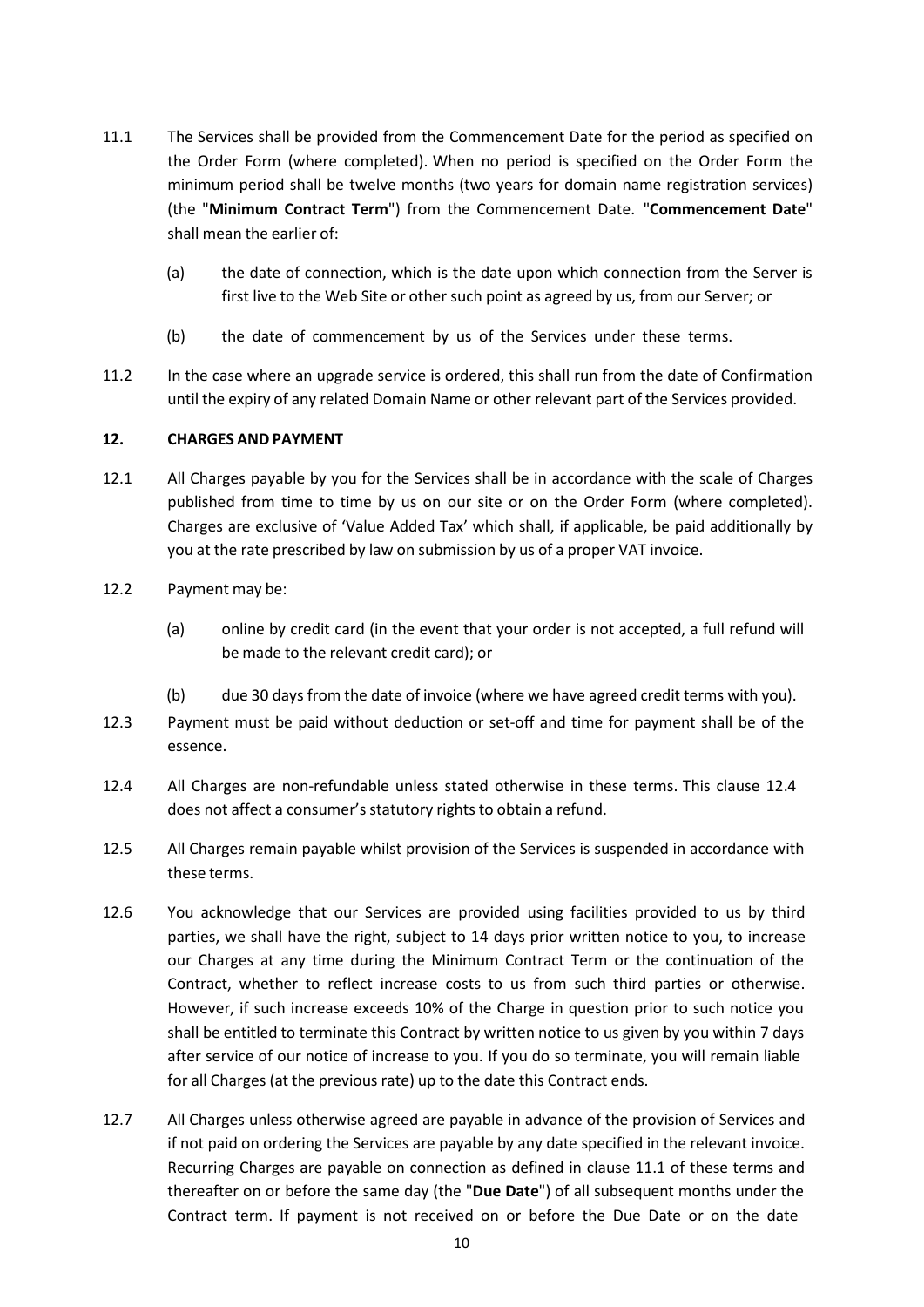specified in an invoice raised by us, we reserve the right to immediately withdraw, suspend or limit Services.

12.8 Without prejudice to our other rights and remedies under this Contract, if any sum payable is not paid on or before the Due Date, we shall be entitled forthwith to suspend the provision of Services to you. If such a suspension is imposed, you will be liable for a "reconnection" charge at the rate applicable at that time.

## **13. SUSPENSION AND TERMINATION**

- 13.1 This Contract may be terminated by either party (as regards some or all of the Services) on giving at least 30 days' notice to the other expiring on the last day of the Minimum Contract Term or at any time thereafter. If we give notice you shall pay all Charges up to the expiry of the notice. If you give notice, you shall pay all Charges until 30 days after the date we receive the notice or until expiry of the notice, whichever is the later. Your notice does not avoid any other liability for payment for Services already provided.
- 13.2 We reserve the right during the Minimum Contract Term to terminate this Contract (as regards some or all of the Services) by giving to you not less than 30 days prior written notice of termination, in which case you shall pay all Charges up to the expiry of the notice and any other liability for payment for Services already provided.
- 13.3 Either party shall have the right at anytime to terminate this Contract immediately, without prejudice to any pre‐existing rights, including in respect of payment of any Charges, by giving written notice to the other in the event that:
	- (a) the other party has committed a material breach of any obligation, including any obligation to pay any Charges, under this Contract which breach is incapable of remedy; or
	- (b) the other party has committed a material breach of any of its obligations under this Contract and has not remedied such breach (if the same is incapable of remedy) within 14 days of being required by notice so to do; or
	- (c) the other party goes into liquidation whether compulsory or voluntary or is declared insolvent or an administrator or receiver is appointed over the whole or any part of that other party's assets or if that other party enters into any arrangement for the benefit of or other compounds with its creditors generally or ceases to carry on business or threatens to do any of these things (or an event occurs within the jurisdiction of the country in which you are situated which has a similar effect to any of these in the UK).
- 13.4 In addition, if you commit or suffer any of the events outlined in clauses 13.3(a) to 13.3(c) above we reserve the right, at our sole discretion and without prejudicing, losing or reducing any other right or remedy, to suspend provision of the Services or any part of them, including partially, temporarily without notice, albeit you remain liable to pay the Charges during the suspension without prejudice to our pre‐existing rights.
- 13.5 We may also terminate this Contract or suspend some or all of the Services immediately on written notice in the event that: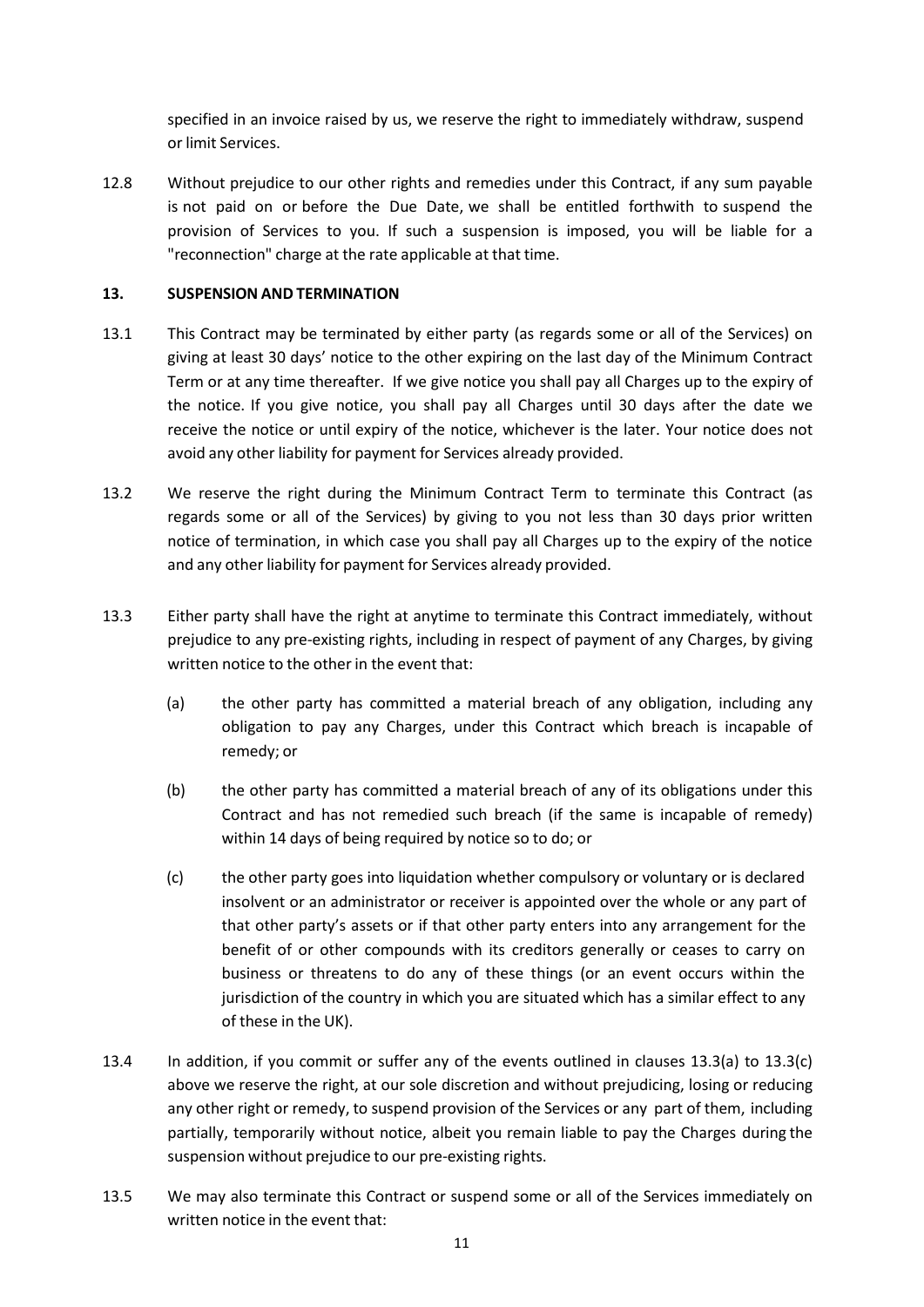- (a) we are required to do so by any competent authority or any applicable laws, statutes, regulations, codes of conduct, whether or not compulsory; or
- (b) it is, in our sole opinion, necessary to protect us or our customers or the public and/or to minimize our exposure to breach of any applicable laws, statutes, regulations, codes of conduct, whether or not compulsory; or
- (c) it is otherwise permitted by these terms.
- 13.6 We may also suspend provision of the Services if after due warning you continue to permit such illegal or disreputable use as outlined in clauses 6.1 (h) or (i). If we suspend service for contravention of conditions of clause 6.1 (h) or (i) we reserve the right to refuse to restore provision of the Services until we receive an acceptable assurance from you that there will be no further contravention.
- 13.7 You continue to be liable to pay all Charges which are due for provision of the Services during any period in which the Services or any part of them are suspended.
- 13.8 On termination of this Contract or suspension of the Services we shall be entitled to:
	- (a) immediately cease the provision of the relevant Services, which may cause irretrievable damage to or loss of data stored, transmitted or used via or in connection with the Services;
	- (b) destroy data stored, transmitted or used via or in connection with the Services;
	- (c) immediately block your Web Site and remove all data located on it. We shall be entitled to delete all such data but we may, at our discretion, hold such data for such period as we may decide to allow you to collect it at your expense, subject to payment in full of any amounts outstanding and payable to us. We shall further be entitled to post such notice in respect of the non-availability of your Web Site as we think fit.

### **13. NOTICES**

13.1 Any notice to be given by either party to the other may be sent by either email, fax or recorded delivery to the address of the other party as appearing on the Order Form or such other address as such party may from time to time have communicated to the other in writing, and if sent by email shall unless the contrary is proved be deemed to be received on the day it was sent or if sent by fax shall be deemed to be served on receipt of an error free transmission report, or if sent by recorded delivery shall be deemed to be served two days following the date of posting, or if sent by airmail requiring signature on delivery shall be deemed to be served five days following the date of posting.

### **14. MATTERS BEYOND OUR REASONABLE CONTROL**

14.1 We will not be liable or responsible for any failure to perform, or delay in performance of, any of our obligations under a Contract that is caused by events outside our reasonable control ("**Force Majeure Event**").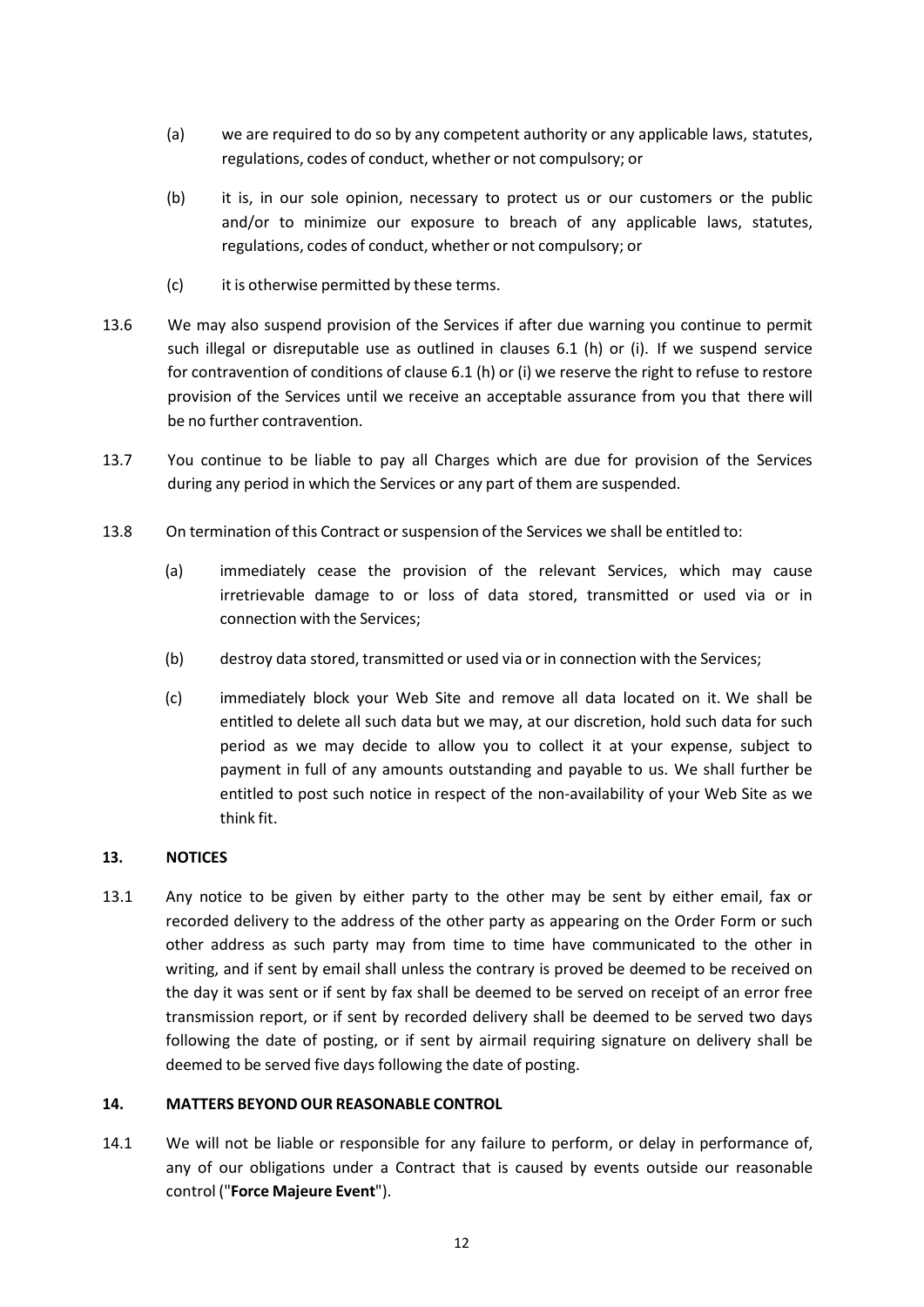- 14.2 A Force Majeure Event includes any act, event, non-happening, omission or accident beyond our reasonable control and includes in particular (without limitation) the following:
	- (a) strikes, lock‐outs or other industrial action;
	- (b) civil commotion, riot, invasion, terrorist attack or threat of terrorist attack, war (whether declared or not) or threat or preparation for war;
	- (c) fire, explosion, storm, flood, earthquake, subsidence, epidemic or other natural disaster;
	- (d) impossibility of the use of railways, shipping, aircraft, motor transport or other means of public or private transport;
	- (e) impossibility of the use of public or private tel (e) ecommunications networks;
	- (f) interruptions to the flow of data to or from the Internet; and/or
	- (g) the acts, decrees, legislation, regulations or restrictions of any government.
- 14.3 Our performance under any Contract is deemed to be suspended for the period that the Force Majeure Event continues, and we will have an extension of time for performance for the duration of that period. We will use our reasonable endeavours to bring the Force Majeure Event to a close or to find a solution by which our obligations under the Contract may be performed despite the Force Majeure Event.

# **15. LIABILITY**

- 15.1 In relation to the Services and to the extent permitted by law, we, other members of our group of companies and third parties connected to us hereby expressly exclude:
	- (a) all conditions, warranties and other terms which might otherwise be implied by statute, common law or the law of equity, that are not expressly provided by these terms including, without limitation, the implied warranty of satisfactory quality and fitness for a particular purpose;
	- (b) any liability for any indirect or consequential loss or damage incurred as a side effect of the main loss or damage and which are not foreseeable by you and usin connection with our webpage or Services or in connection with the use, inability to use, or results of the use of our webpage or Services, any Web Sites linked to our webpage and any materials posted on it, including, without limitation any liability for:
		- (I) loss of income or revenue;
		- (ii) loss of business;
		- (iii) loss of profits or contracts;
		- (iv) loss of anticipated savings;
		- (v) loss of data;
		- (vi) loss of goodwill;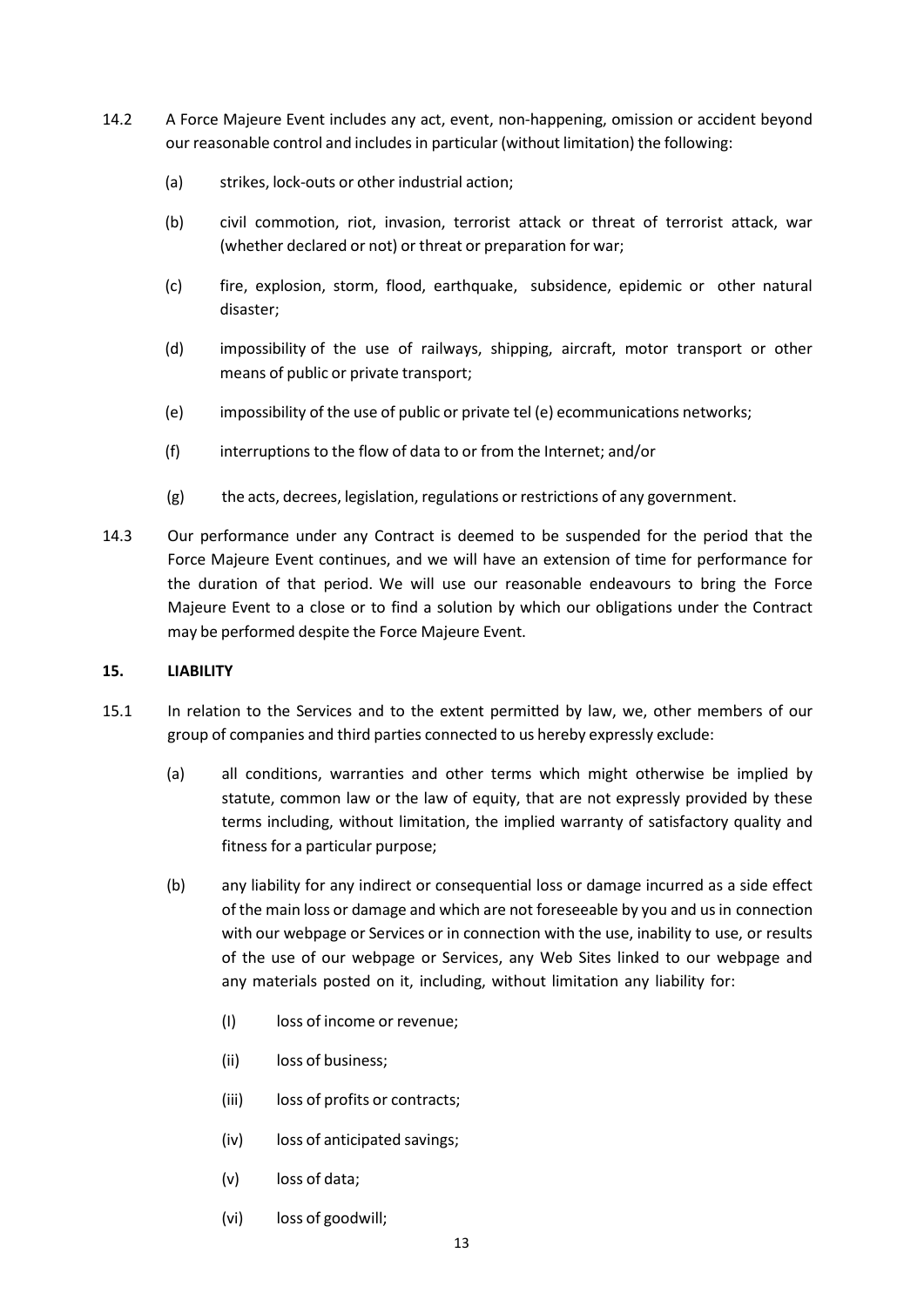## (vii) wasted management or office time; and

for any other loss or damage of any kind, however arising and whether caused by tort (including negligence), breach of contract or otherwise.

- 15.2 This does not affect our liability for death or personal injury arising from our negligence, or our liability for fraudulent misrepresentation or misrepresentation as to a fundamental matter or any other liability which cannot be excluded or limited under applicable law, nor does it affect consumer statutory rights.
- 15.3 You acknowledge that we have no control over the information transmitted via the Server and that we do not examine the use to which you put the Services or the nature of the information you are sending or receiving. We hereby exclude all liability of any kind for the transmission or reception of information of whatever nature. Notwithstanding the foregoing, should it come to our attention, we reserve the right to remove any content from the Web Site where we reasonably suspect that such content infringes any applicable laws, regulations or third party rights.
- 15.4 We undertake no liability whatsoever for the acts or omissions of Registries and other providers of telecommunication service or for faults in or failures of their apparatus.
- 15.5 Our total aggregate liability to you for any claim in contract, tort, negligence or otherwise arising out of or in connection with the provision of the Services shall be limited to the total Charges paid by you in respect of the Services which are the subject of any such claim and any losses which are a foreseeable consequence of us breaking the Contract. Losses are foreseeable where they could be contemplated by you and us at the time of Confirmation.
- 15.6 In any event no claim shall be brought unless you have notified us of the claim within one year of it arising.

### **16. INDEMNITY**

16.1 You shall indemnify us and keep us indemnified and hold us harmless from and against any breach by you of these terms and all claims (including but not limited to claims for damages, liabilities and costs (including reasonable legal fees)) brought against us by a third party resulting from the provision of Services by us to you and your use of the Services and the Server without limitation.

### **17. WAIVER**

- 17.1 If we fail, at any time during the term of a Contract, to insist on strict performance of any of your obligations under the Contract or any of these terms, or if we fail to exercise any of the rights or remedies to which we are entitled under the Contract, this shall not constitute a waiver of such rights or remedies and shall not relieve you from compliance with such obligations.
- 17.2 A waiver by us of any default shall not constitute a waiver of any subsequent default.
- 17.3 No waiver by us of any of these terms shall be effective unless it is expressly stated to be a waiver and is communicated to you in writing in accordance with clause 13 above.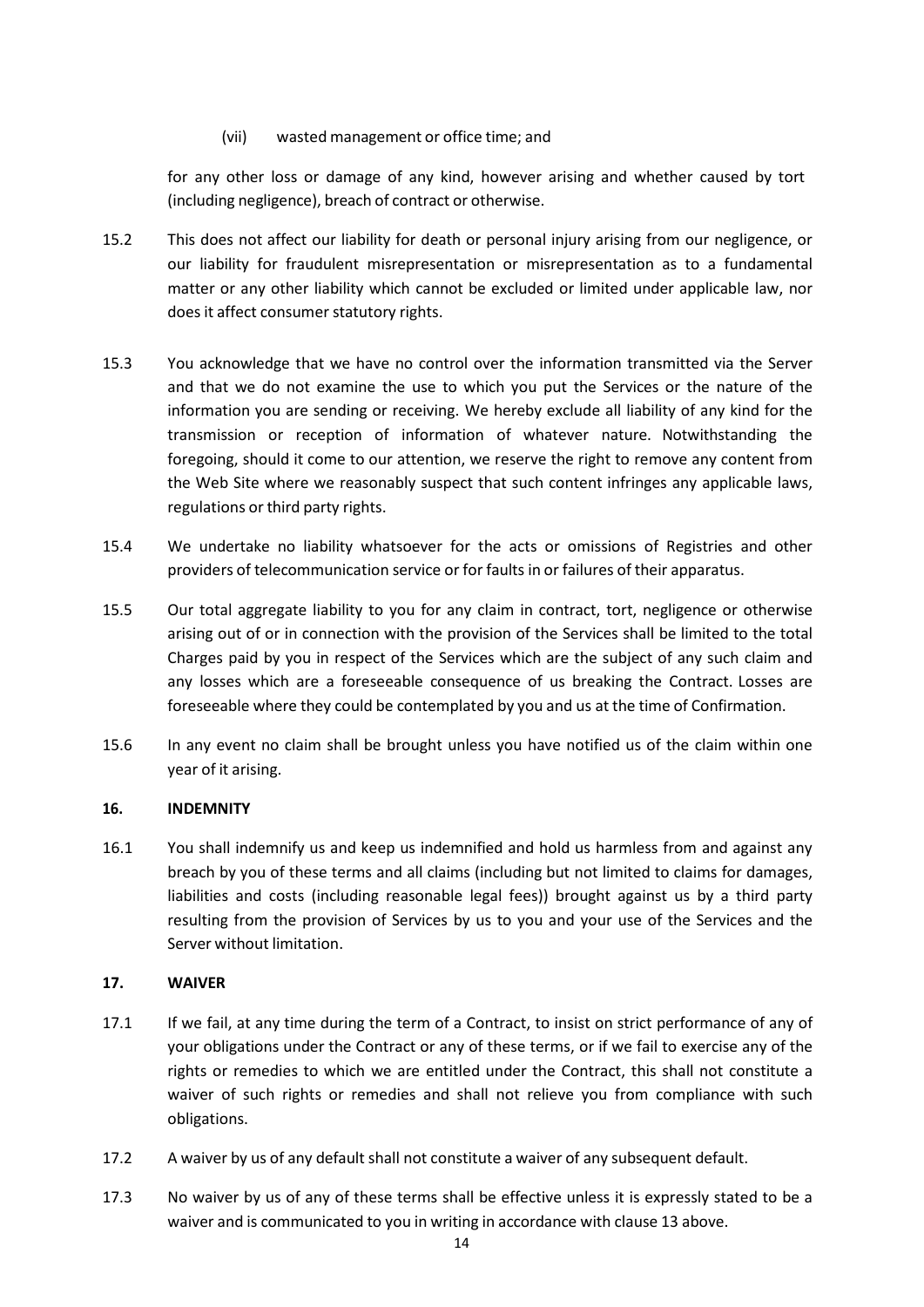### **18. SEVERABILITY**

18.1 If any of these terms or any provisions of a Contract are determined by any competent binding authority to be invalid, unlawful or unenforceable to any extent, such term, condition or provision will to that extent be severed from the remaining terms, conditions and provisions which will continue to be valid to the fullest extent permitted by law.

## **19. ENTIREAGREEMENT**

- 19.1 These terms and any document expressly referred to in them represent the entire agreement between us in relation to the subject matter of any Contract and supersede any prior agreement, understanding or arrangement between us, whether oral or in writing.
- 19.2 We each acknowledge that, in entering into a Contract, neither of us has relied on any representation, undertaking or promise given by the other or be implied from anything said or written in negotiations between us prior to such Contract except as expressly stated in these terms.
- 19.3 Neither of us shall have any remedy in respect of any untrue statement made by the other, whether orally or in writing, prior to the date of any Contract (unless such untrue statement was made fraudulently) and the other party´s only remedy shall be for breach of contract as provided in these terms.
- 19.4 In the event of any inconsistency or conflict between the provisions of these terms and the provisions of the Standard Terms, the provisions of these terms will prevail.

# **20. ASSIGNMENT AND SUB-CONTRACTING**

21.1 We may assign the benefit of or sub-contract or otherwise delegate the performance of any of our obligations under these terms to any third party.

# **21. OUR RIGHT TO VARY THESE TERMS**

- 21.1 We have the right to revise and amend these terms from time to time to reflect changes in market conditions affecting our business, changes in technology, changes in payment methods, changes in relevant laws and regulatory requirements and changes in our system's capabilities.
- 21.2 You will be subject to the policies and terms in force at the time that you order Services from us, unless any change to those policies or these terms is required to be made by law or governmental authority (in which case it will apply to orders previously placed by you), or if we notify you of the change to those policies or these terms before we send you the Confirmation (in which case we have the right to assume that you have accepted the change to the terms, unless you notify us to the contrary within seven working days of receipt of such notification in accordance with clause 13).

### **22. LAW AND JURISDICTION**

22.1 Use of these terms, and Contracts for the purchase of Services through our webpage, will be governed by English law. Any dispute arising from, or related to, such Contracts shall be